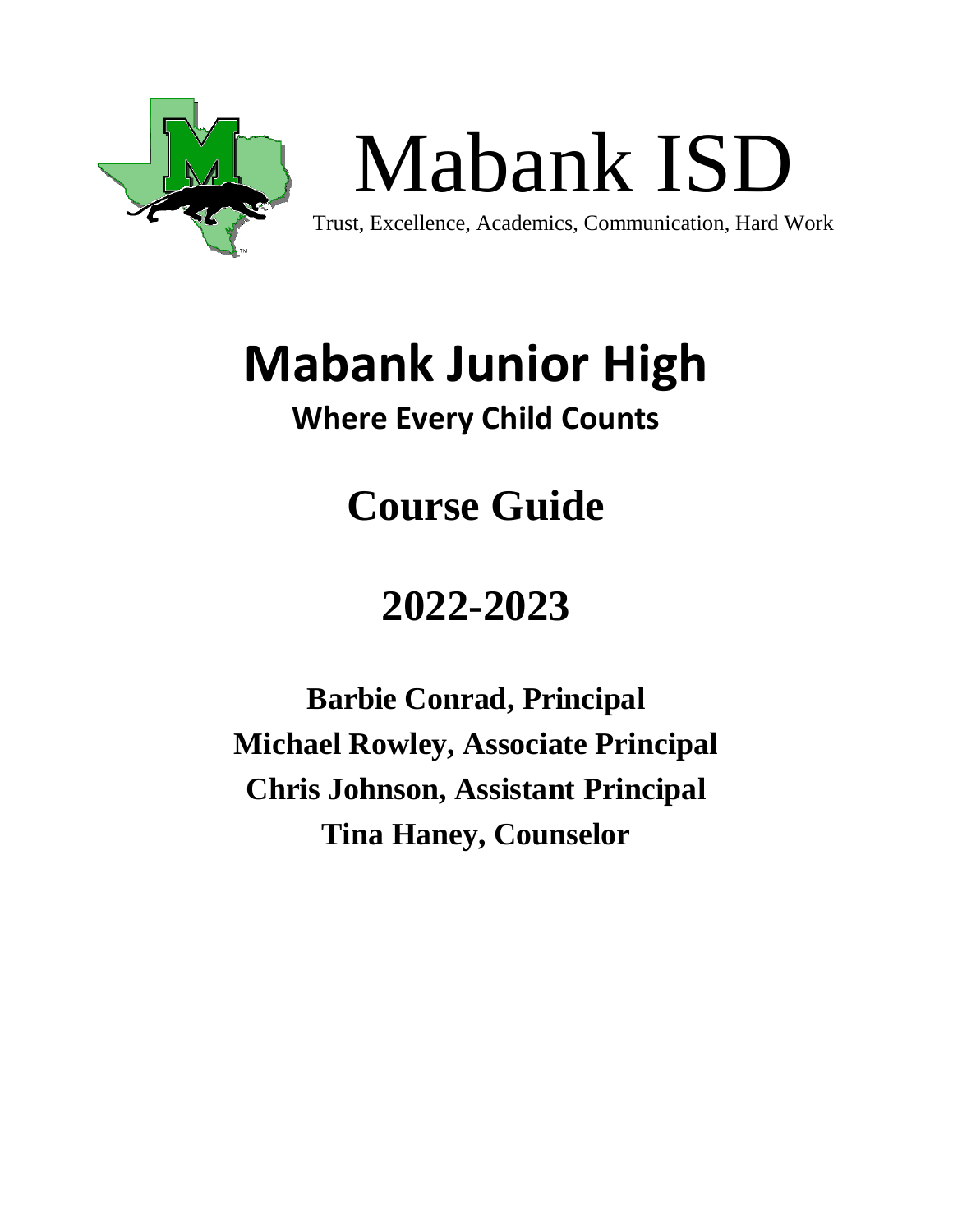# **Table of Contents**

| <b>English/Language Arts &amp; Reading:</b> | 3              |
|---------------------------------------------|----------------|
| <b>Mathematics:</b>                         | 3              |
| <b>Science:</b>                             | $\overline{4}$ |
| <b>Social Studies:</b>                      | 5              |
| <b>Electives:</b>                           | 6              |
| <b>Acceleration and Remediation Labs:</b>   | 11             |
| <b>Honors Classes:</b>                      | 12             |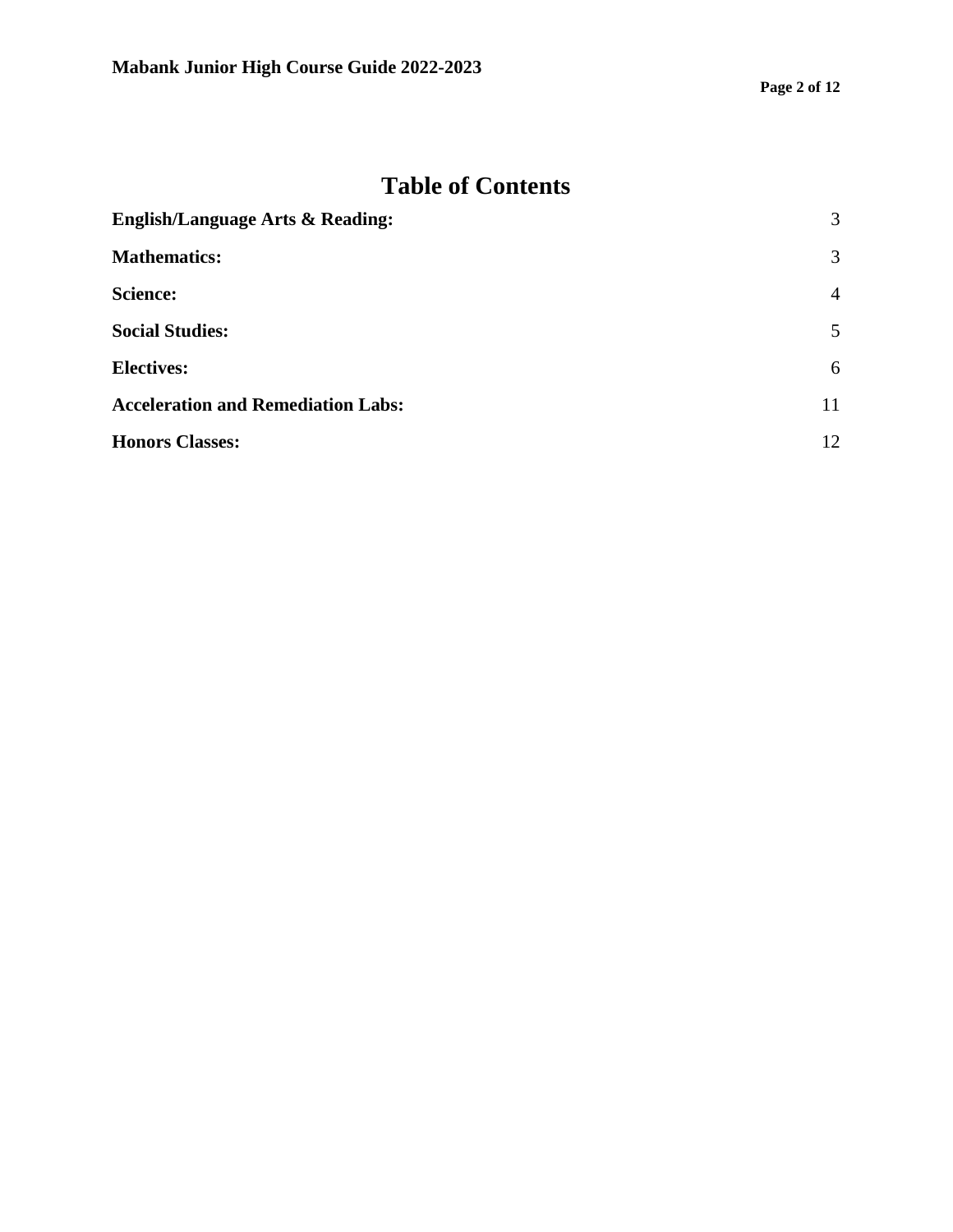# <span id="page-2-0"></span>**English/Language Arts & Reading:**

# **7th Grade ELAR**

Students will continue to expand their reading skills including decoding, vocabulary building, and comprehension. In addition to strengthening comprehension strategies, students will begin analyzing texts representing a variety of genres for abstract ideas. Using these texts as a starting point for composition, students will extend their skills in both written and oral communication by addressing these important areas: parts of speech, capitalization, punctuation, spelling, sentence structure, sentence variety, and composition. Students will practice using language as a tool to express ideas for a variety of purposes. Students will also dive into memorable novels for enjoyment and understanding.

# **7th Grade ELAR Honors**

# **Prerequisite: Approval through Campus and District Placement Process**

This course is designed to prepare students for entry into advanced courses at the high school level. Students will engage in reading, writing, and oral language activities at an advanced degree of depth and complexity.

## **8th Grade ELAR**

Students integrate the skills of listening, speaking, reading, writing, and thinking through the seven integrated strands of developing and sustaining foundational language skills; comprehension; response; multiple genres; author's purpose and craft; composition; and inquiry and research. While the seven strands of the essential knowledge and skills for English language arts and reading are the guiding factors, the goal is to help students become more aware of the world around them by making connections through rich visual, listening, speaking, and reading experiences.

# **8th Grade ELAR Honors**

# **Prerequisite: Approval through Campus and District Placement Process**

This course is designed to prepare students for entry into advanced courses at the high school level. Students will engage in reading, writing, and oral language activities at an advanced degree of depth and complexity.

# <span id="page-2-1"></span>**Mathematics:**

# **7th Grade Mathematics**

Focus areas include: number and operations; proportionality; expressions, equations, and relationships; and measurement and data. Students use concepts, algorithms, and properties of rational numbers to explore mathematical relationships and to describe increasingly complex situations and connect multiple representations of relationships. Students communicate information about geometric figures or situations by quantifying attributes, generalize procedures from measurement experiences, and use procedures to solve problems.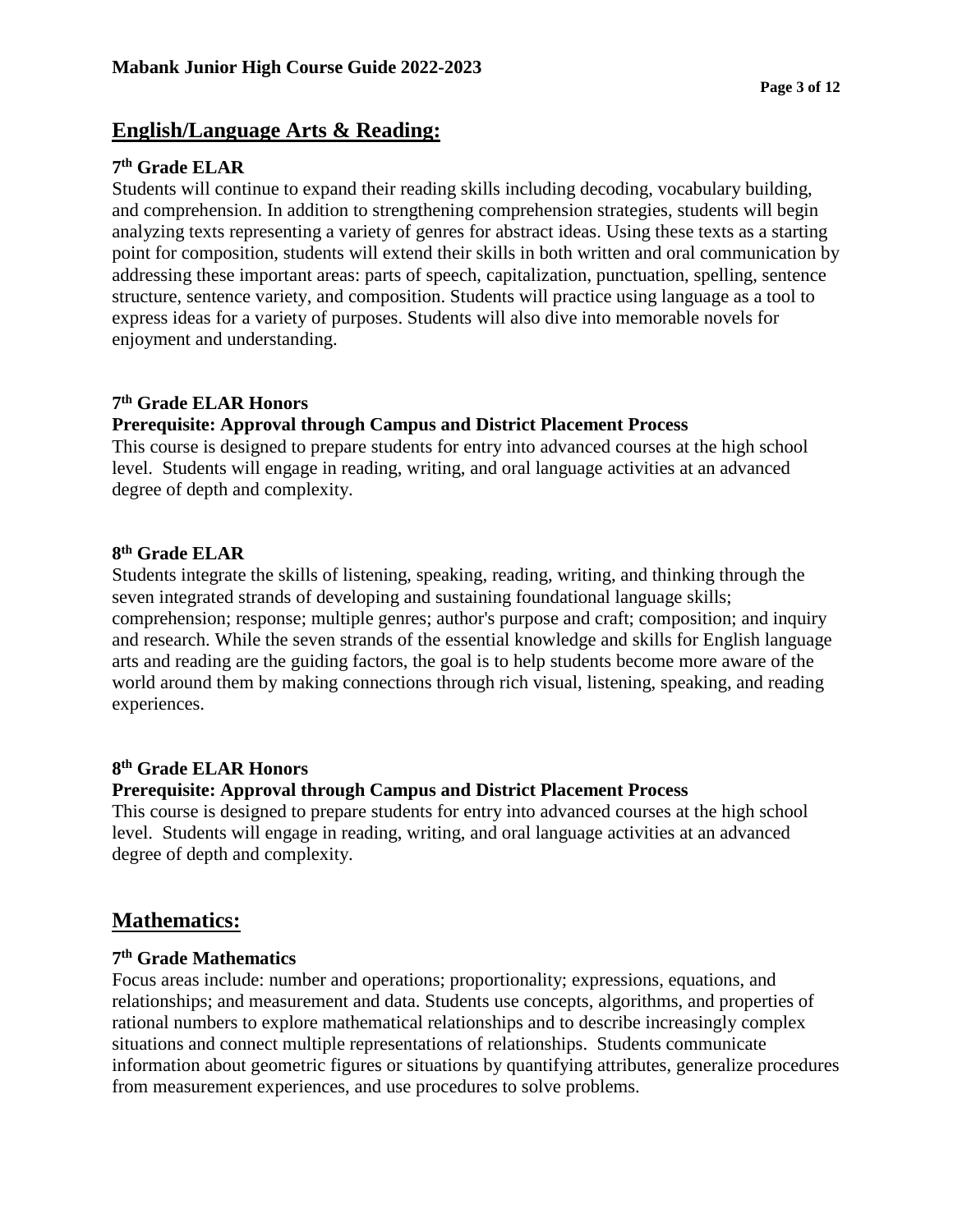# **7th Grade Mathematics Pre-Algebra (Honors)**

# **Prerequisite: Approval through Campus and District Placement Process**

Pre-Algebra is an "Advanced" level math course designed to challenge students and prepare them for honors level Algebra and Geometry. It is a fast-paced course, covering  $8<sup>th</sup>$  grade math, advanced algebraic thinking and problem-solving as well as geometric concepts. Students taking this course will be skipping  $7<sup>th</sup>$  grade math and should be advanced in mathematics. Student should possess a strong work ethic.

# **8th Grade Mathematics**

The primary focal areas are proportionality; expressions, equations, relationships, and foundations of functions; and measurement and data. Students use concepts, algorithms, and properties of real numbers to explore mathematical relationships and to describe and communicate increasingly complex situations. Students begin to develop an understanding of functional relationships. Students use geometric properties and relationships, as well as spatial reasoning, to model and analyze situations and solve problems. Students use appropriate statistics, representations of data, and reasoning to draw conclusions, evaluate arguments, and make recommendations. Students will use of a variety of representations, tools, and technology to model and solve mathematical and real‐world situations.

#### **8th Grade Mathematics Algebra I (High School Credit) Prerequisite: Completion of Pre-Algebra Course Approval through Campus and District Placement Process**

Algebra I is a comprehensive course beginning with real numbers and algebraic expressions, followed by solving linear equations and inequalities with one variable; polynomials and factoring; rational expressions; linear equations with two variables; relations and functions; systems of equations; radicals; quadratic equations and probability. This course is worth 1.0 high school credit and requires the State of Texas end-of-course exam.

# <span id="page-3-0"></span>**Science:**

# **7th Grade Science**

Focus is on living systems and how they interact with the nonliving factors in the environment. Matter and energy are conserved throughout living systems. Force, motion, and energy are observed in living systems and the environment in several ways such as interactions between muscular and skeletal systems, the direction and growth of seedlings, turgor pressure, and geotropism. Different environments support different living organisms that are adapted to different regions of the Earth. Students learn that all organisms obtain energy, get rid of wastes, grow, and reproduce. All living organisms are made up of smaller units called cells. Students study structure and functions of cells and human body systems. Students learn about plants, biodiversity, adaptations, and ecosystems. They will also study human impact on the environment. Students investigate characteristics of Earth and relationships of objects in our solar system that allow life to exist.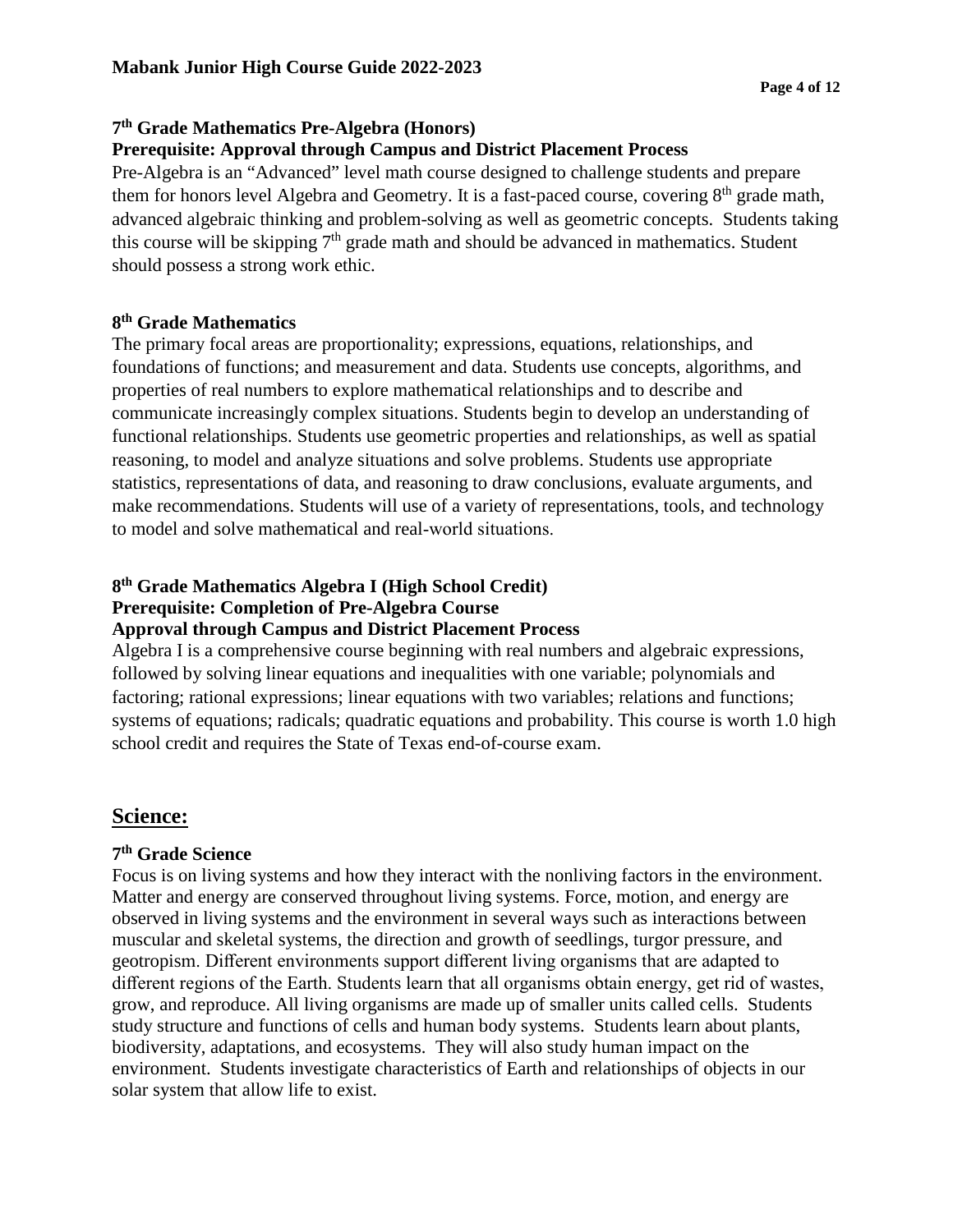## **7th Grade Science Honors**

## **Prerequisite: Approval through Campus and District Placement Process**

Requires the students to perform field and laboratory investigations at a more advanced level applying the scientific method. The students apply critical-thinking and problem-solving in physical, chemical, earth, and life sciences. Participation in outside‐of‐class scientific research projects is required. Students enrolled in this course should expect outside‐of‐class preparation.

#### **8th Grade Science**

Studies include planning and conducting field and laboratory investigations using the scientific method, critical thinking and problem‐solving skills to collect and analyze information in the areas of physical, life and earth science concepts. Forty percent of the curriculum is devoted to using scientific and technological tools to collect and analyze data.

# **8th Grade Science Honors**

# **Prerequisite: Approval through Campus and District Placement Process**

Students are prepared to enter "Advanced" science courses that are offered at the high school level. This course includes more advanced planning and conducting field and laboratory investigations using the scientific method, critical thinking and problem‐solving skills to collect and analyze information about physical, life and earth science, incorporating chemistry and physics concepts. Forty percent of the curriculum is devoted to using scientific and technological tools to collect and analyze data. Participation in outside‐of‐class scientific research projects is required. Students enrolled in this course should expect outside‐of‐class preparation.

# <span id="page-4-0"></span>**Social Studies:**

#### **7th Grade Texas History**

Texas History tells the stories of people, events, and institutions from the state's earliest civilizations to modern times. Each era focuses on the impact of key individuals, events, and issues. Students use primary and secondary sources to gain information about Texas. The goal is to help students build a foundation in history, geography, economics, government, citizenship, culture, science, technology, & society, and social studies skills to prepare them for their 8th grade and high school history courses.

# **7th Grade Texas History Honors**

# **Prerequisite: Approval through Campus and District Placement Process**

Students will be able to identify various aspects of the Lone Star State. The history of Texas will come alive through structured projects that give the student hands‐on experiences in understanding how the people of the past affect the present and future. A major component of this course will be the interaction of students within group settings, and their ability to recognize relationships and draw conclusions among their peers. Whether students are learning how to read or use maps or determining how Texas gained its independence, organization and clarity of ideas will be important to their success. Emphasis is on development of problem-solving skills, as well as learning decision-making processes.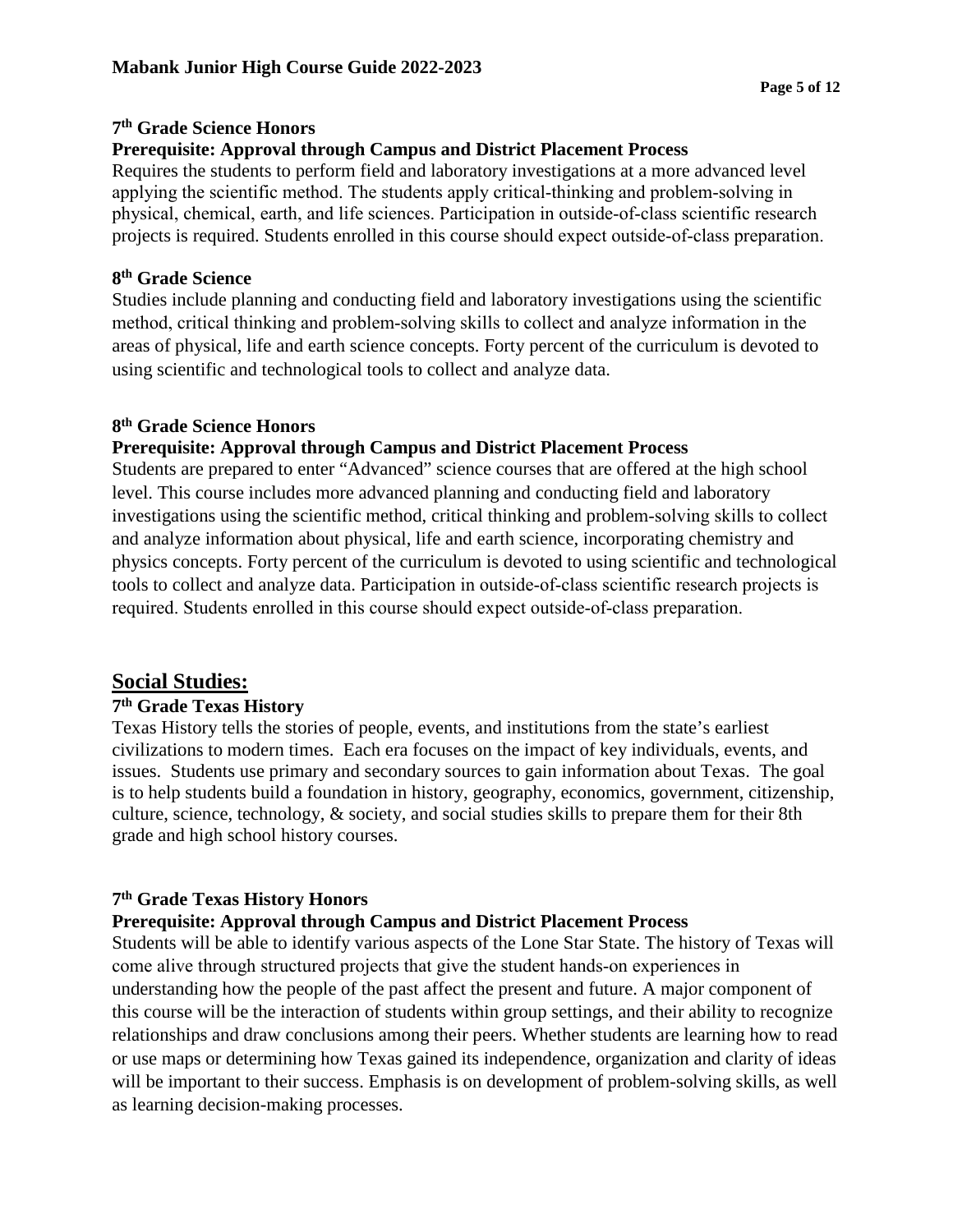# **8th Grade American History**

Students study the history of the United States from the early colonial period through Reconstruction. Historical content focuses on the political, economic, religious, and social events and issues related to the colonial and revolutionary eras, the creation and ratification of the U.S. Constitution, challenges of the early republic, the Age of Jackson, westward expansion, sectionalism, Civil War, and Reconstruction. Students will use a variety of skills including: note taking, critical thinking, inferencing, and analysis with evidence. The main theme of this course will be connecting the past to the present, and understanding the historic foundations for modern events.

# **8th Grade American History Honors**

# **Prerequisite: Approval through Campus and District Placement Process**

Student's instruction is accelerated allowing for more in‐depth coverage of the topics and time for project-based learning taking place. This course exposes students to materials and information covering prehistoric times through 1877. Several themes such as exploration, colonization, independence, nationalism, expansionism, conflict and resolution, and basic human rights are strongly embedded in this program. Many opportunities are provided for integrating technology through research and presentation of projects.

# <span id="page-5-0"></span>**Electives:**

# **\* PE Credit is State mandated for all 7th Grade Students**

# **7th & 8th Grades Athletics – Boys and Girls \* PE Credit Prerequisites: None**

Athletics offers a wide range of University Interscholastic League competitive sports in which students may participate. Athletics provides each enrolled student of secondary school age an opportunity to participate in an extracurricular athletic activity that will foster physical skills, create a sense of worth and competence, increase knowledge and understanding of the importance of sports and competition, the responsibilities and discipline of team play, and the principles of fair play.

Participation in athletics means more than competition between two individuals of two teams representing different schools. Athletics teaches fair play and sportsmanship, understanding and appreciation of teamwork, the fact that quitting means failure while hard work means success. Students may participate in Cross Country and Tennis without being enrolled in Athletics.

**Sports Available: Boys** – Cross Country, Football, Basketball, Tennis, Track, **Sports Available: Girls** - Cross Country, Volleyball, Basketball, Tennis, Track **Athletic students are required to participate in a minimum of two (2) sports.**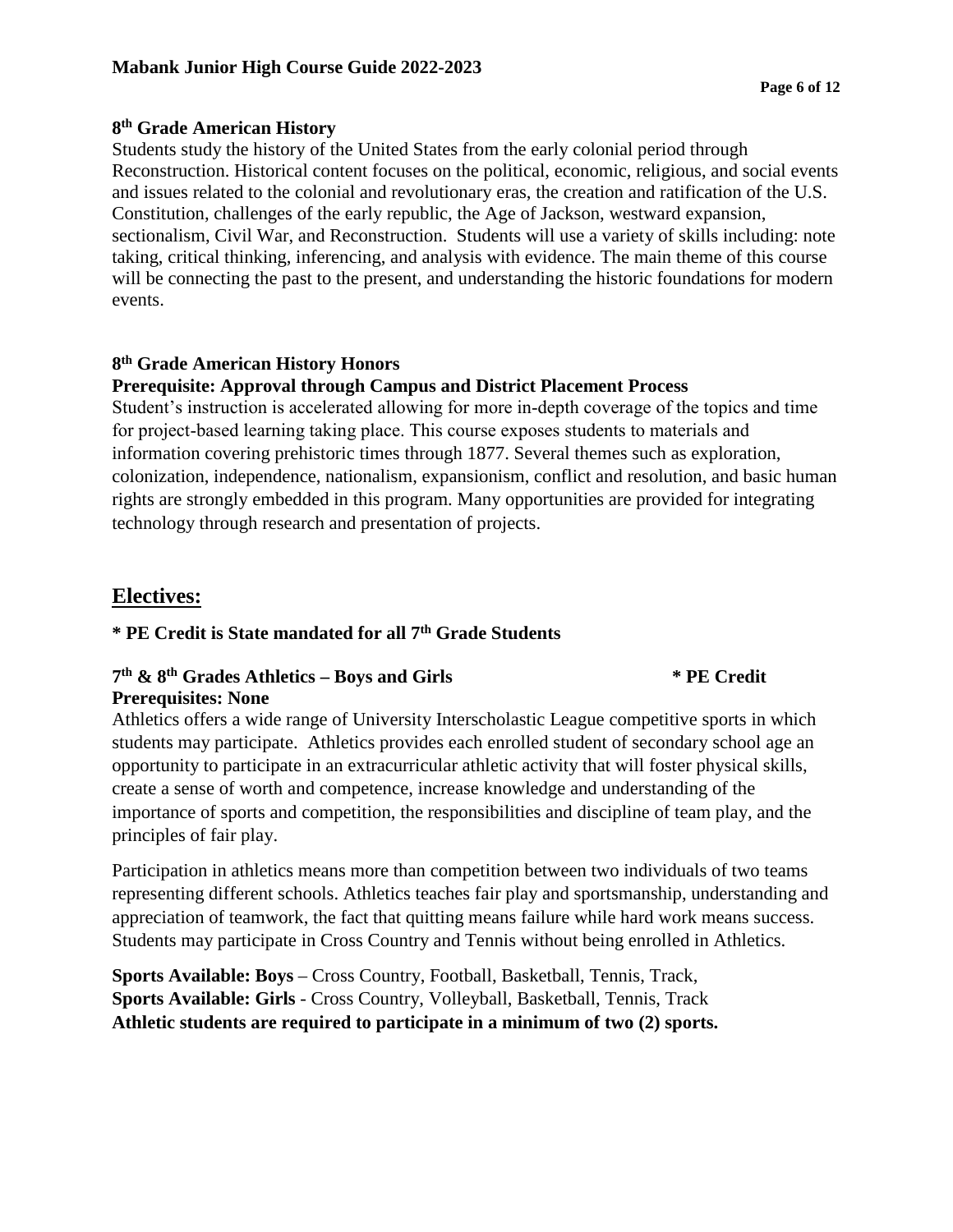# **7th & 8th Grades Physical Education – PE \* PE Credit**

Students acquire the knowledge and skills for movement that provide the foundation for enjoyment, continued social development through physical activity, and access to a physically active lifestyle. The student exhibits a physically active lifestyle and understands the relationship between physical activity and health throughout the lifespan.

Students apply similar concepts from one sport or movement setting to another. Students can observe another individual's performance and notice key elements for success. At this grade level, students participate in physical activity both in and out of school while maintaining a healthy level of fitness as their bodies grow and change. Their knowledge of safety and the ability to manage their own behavior is enforced.

# **7th & 8th Grades Physical Education – Partner PE \* PE Credit**

**Prerequisite: Application Required.** Partner PE is a success oriented physical education program featuring supervised peer tutors and individualized learning and instruction. The purpose of the program is to encourage physical activity, increase knowledge of health and fitness strategies, and assist in the acquisition of individual lifetime recreation activities and /or skills with team sports. Partner applicant should possess a desire to work with students with disabilities. Partners, (Peer Tutors), are limited to approximately ten (10) students.

## **7th & 8th Grades Physical Education – Archery/Outdoor PE \* PE Credit**

The Archery/Outdoor PE class is not your traditional PE course. Students are expected to develop competency in outdoor education activities that provide opportunities for enjoyment and challenge. Emphasis is placed upon student selection of activities that also promote a respect for the environment and that can be enjoyed for a lifetime. Students will utilize the National Archery in Schools Program curriculum along with the opportunity to obtain their Hunter's Safety Certification and Boaters Safety Certification. Students will participate in angler education, boater education, hunter education, archery, orienteering and GPS, survival skills, camping, outdoor cooking, and CPR/First Aid.

#### **7th & 8th Grades Physical Education – Competitive Archery \* PE Credit Prerequisites: Tryouts and Approval through Campus and District Placement Process**

The Competitive Archery Class is a University Interscholastic League competitive sports program aimed at improving both educational and competitive archery skills. Through this course, students are learning focus, self-control, discipline, patience, and the life lessons required to be successful in the classroom and in life.

# **7th & 8th Grades Sports Medicine \* Does Not Receive PE Credit**

**Prerequisites: Application Required. Class meets after school.** The Mabank Junior High School athletic program has a high number of athletes to Athletic Trainer ratio. The Athletic Training Program was developed to assist with the needed medical coverage and provide handson medical experience for students who are interested in the medical field. The Athletic Training Student Aide, (ATSD), acts as an extension of the Athletic Trainer and provides first responder

#### **Page 7 of 12**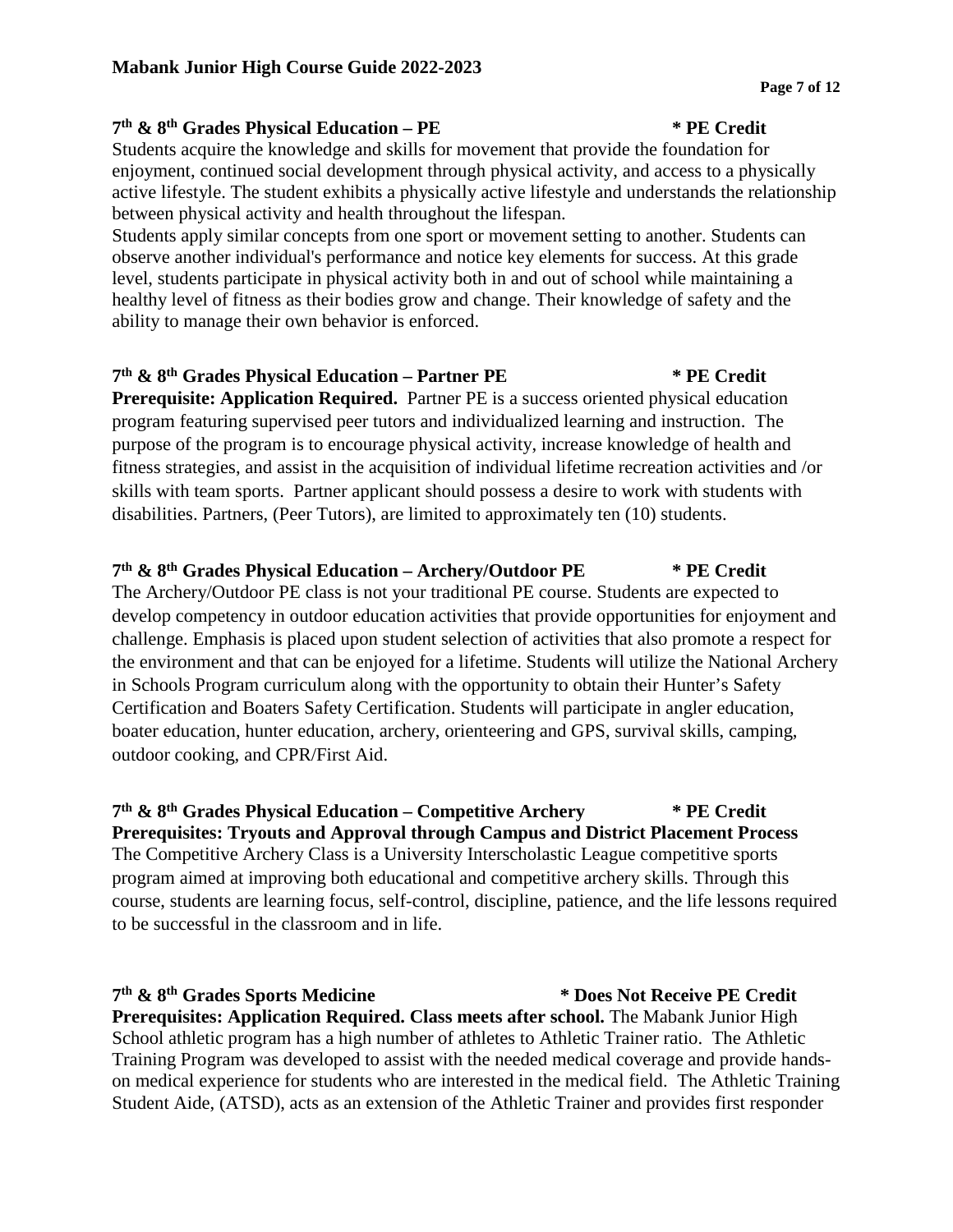coverage to their assigned team. Due to the extensive hands-on training, the program is limited to three (3) students. To avoid a conflict with program and practices, students who are not in athletics are preferred.

# **7th & 8th Grades Leadership \* Does Not Receive PE Credit**

This course is designed to provide a basic introduction to leadership by focusing on what it means to be a good leader. Teens need help navigating the many challenges and choices they face during these critical developmental years. The course emphasis developing leadership traits, relationship building, organization skills as well as addressing leadership ethics. Students will assess their leadership traits and skills to improve their own leadership performance.

# **Fine Arts:**

The fine arts incorporate the study of dance, music, theatre, and the visual arts to offer unique experiences and empower students to explore realities, relationships, and ideas. These disciplines engage and motivate all students through active learning, critical thinking, and innovative problem solving. The fine arts develop cognitive functioning and increase student academic achievement, higher-order thinking, communication, and collaboration skills, making the fine arts applicable to college readiness, career opportunities, workplace environments, social skills, and everyday life. Students develop aesthetic and cultural awareness through exploration, leading to creative expression. Creativity, encouraged through the study of the fine arts, is essential to nurture and develop the whole child.

# **7th & 8th Grades Band**

# **Prerequisite: Previous Band Experience (Director Approval)**

The Bands are made up of 7th and 8th grade students divided into two class periods by grade. The 8th grade band, (Varsity Band), is the top UIL competing band and the 7th grade band, (Non-Varsity), is the second competing band for UIL. Members of these two groups must be academically eligible to participate in UIL competitions. The bands have several performances each year not limited to the following: Fall concert, Winter concert, Spring concert, Pre-UIL Concert, and UIL Concert & Sight-reading. Students are required to perform at the Cedar Creek Solo & Ensemble contest, (held in Mabank during the spring semester). In addition, students are encouraged to audition for the ATSSB all-region band in the fall. All band members are expected to participate in all sectionals, after school practices, events, and performances.

# **7th & 8th Grades Introduction to Flag Corps \* PE Credit Prerequisite: Tryouts Audition**

The Intro to Flag Corps class offers rehearsal and instruction for beginning level. Instruction will include movement basics, equipment basics on flag and rifle, performance observation and analysis, and basic design and choreography.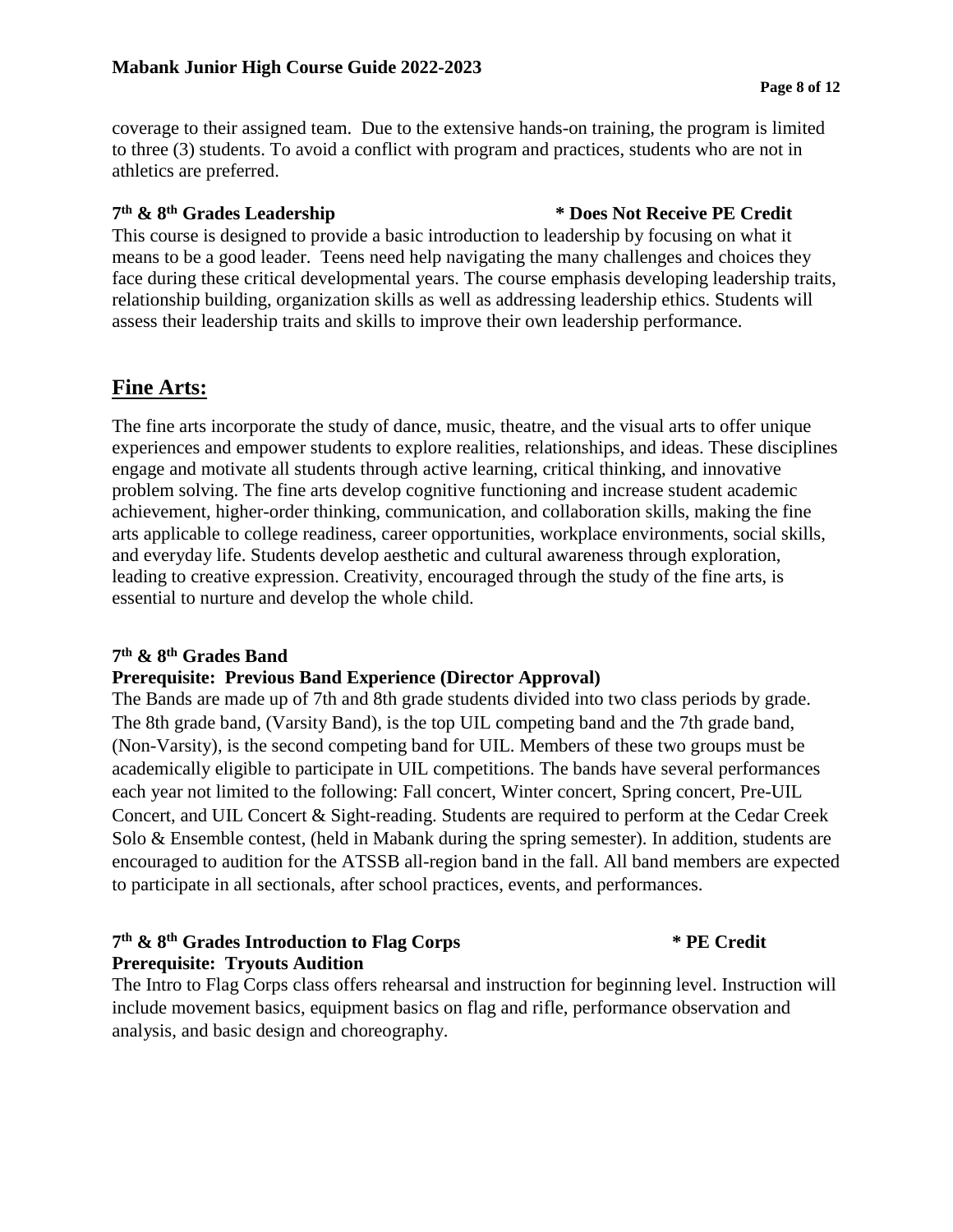# **7th & 8th Grades Choir**

**Prerequisite: Students are placed in choir class with students who have comparable skills** The Choral Music program is designed to enhance the musical, creative and expressive qualities of all students. Musical opportunities are provided for every child to learn the basic skills of singing, playing and reading music, developing song repertoire, broadening listening skills and experiencing the interrelated nature of music with other cultures and content areas.

There are two choirs at Mabank Junior High including Treble Choir and Tenor-Bass Choir. The choirs sing at every pep rally, assembly and compete at UIL concert and sight-reading contest each year. Each student participating in choir will receive a choir t-shirt and uniform. Since "Every Voice Counts", it is extremely important to attend all concerts and events!

# **7th & 8th Grades Introduction to Music**

## **Prerequisite: None**

Students will explore all different aspects of music, music theory, music history, different composers throughout history and their musical "thumbprints", different instruments from around the world and how they/their music fits into the culture in that era.

# **7th & 8th Grades Art**

The visual arts program offers students comprehensive art experiences with detailed explorations in the classics such as painting, drawing, printmaking, ceramics, sculpture, graphic design, and crafts. In addition to gaining confidence and proficiency working with a variety of mediums, students will learn about the history, analysis, and interpretation of art.

# **7th & 8th Grades Theatre Arts**

Theatre Arts: A foundational theatre class where students will learn the basics of acting and technical theatre. The class focuses on getting students comfortable with performing and teaches them the building blocks for being a successful performer. The class will focus on small group and individual assignments so that the student receives timely, focused feedback to help them improve at their own pace.

#### **8th Grade Theatre Arts I (High School Credit) Prerequisite: Theater Arts**

8th Grade Students Only --A *"performance based"* class that follows the HS Theatre I curriculum. The fall semester focuses on acting, vocal, and movement basics. The spring semester will put that foundation to use and expand upon it by producing a Spring Show. Theatre I will also perform a children's show that will perform for the elementary students.

This class is designed to challenge students that are willing to perform and enjoy being on stage. Students must be committed, willing to take chances, dedicated, and have a strong work ethic. Students will often work in groups hence, acquiring the skills to be open communicators, active listeners, and what it means to work as an ensemble. This course is worth one high school credit.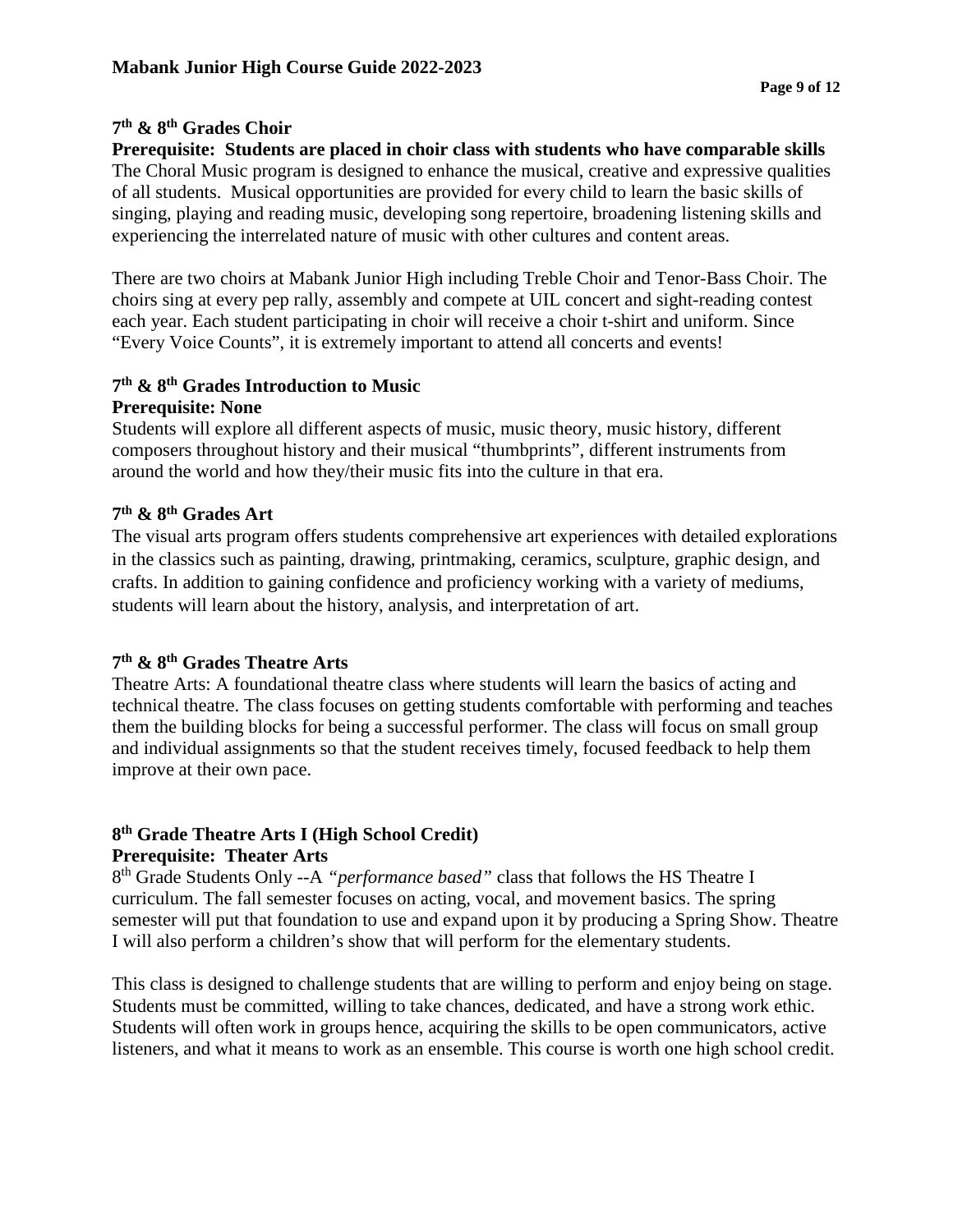## **7th & 8th Grades Advanced Theatre Prerequisite: Audition Required**

A performance based class that will perform the Fall One Act Play production. In the spring, the focus will be on experimental theatre and performing different types of theatre including, but not limited to Reader's theatre, puppetry, and historical theatre. **Students are expected to commit to the Fall One Act Play contest show, as it is a UIL event.** Rehearsals will be during class, with 2 Saturday rehearsals a month (September-December), and occasional after school rehearsals at the teacher's discretion. Students will be given plenty of notice to when the after school rehearsals are.

Advanced Theatre is designed to challenge students that are willing to perform and enjoy being on stage. Students must be committed, willing to take chances, dedicated, and have a strong work ethic. Students will often work in groups hence, acquiring the skills to be open communicators, active listeners, and what it means to work as an ensemble.

# **7th & 8th Grades Communication – MJH Live! Prerequisite: Application Required**

The purpose of this class is to produce the campus announcements each day. Students will write, direct, and produce the filming of the announcements. Students will learn the aspects of video editing using a variety of sources and programs. Other technologies introduced but not limited to are the basics of Adobe Photoshop and Adobe Premier. Students need to be interested in being in front of the camera and willing to work cooperatively with others. The students should be prepared to help teachers and other students in the production of videos or products.

# **7th & 8th Grades Communication – Yearbook Prerequisite: Application Required**

The goal of this class is to market and produce the yearbook for the campus. This is a studentproduced product and the students will be creating the pages that will make up the book. Students must be able to stay after school to take photographs of school events such as football games, concerts, and other evening activities. Each student is assigned activities to photograph. Students will also be responsible for helping generate outside revenue from business advertising. Students are not restricted from this class due to athletics or other activities. Students will have to schedule their time wisely to accomplish their activities with the requirements of the class. (If a student plays a sport, they can take photos before or after their game without conflicting with their athletic event.) Students grades will be based on completing their ad sales, their photography events, and overall work performance in class.

# **7th & 8th Grades Career and Technology - Tech Apps**

This elective is designed to develop and enhance computer skills that are needed by all students as they prepare for high school, college, and future careers. Students will learn keyboarding, networking concepts, digital citizenship, Microsoft Office, Google Suite, Internet research strategies and basic coding. The curriculum also includes real-life projects that combine specific skills from each of the programs studied.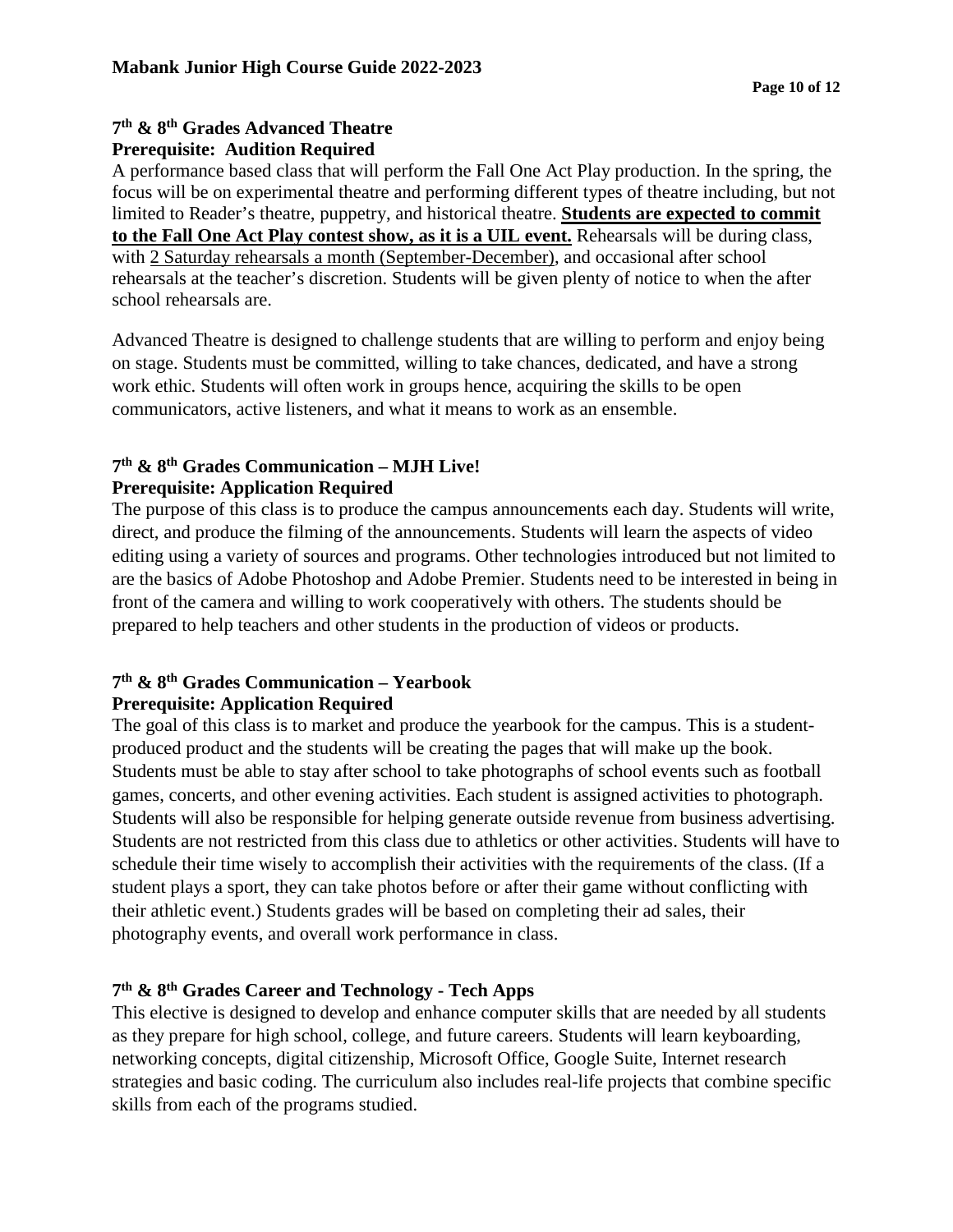# **8th Grade Career and Technology - Tech Apps I Prerequisite: Tech Apps**

8<sup>th</sup> Grade Students Only. This course is designed to continue building on the computer skills acquired in 7th grade. The goal is to familiarize and reinforce student understanding of computer applications including word processing, coding, spreadsheets, database, drawing, presentations and creating websites. This course equips the student with essential skills and knowledge necessary to use computer hardware and software in daily life and occupational tasks.

# **8th Career and Technology – Transitions (Career Investigation) Prerequisite: Required 8th Grade Elective (1 Semester)**

Students learn and analyze themselves to discover a path for the next four years of high school to establish a strong foundation for a successful career. By self-analysis through research, this course empowers students to make clear, informed choices. As they progress through one semester, students will evaluate their unique strengths and interests, investigate a variety of career options, explore an array of post-secondary education opportunities, set goals, learn about the job application process and refine the skills needed to be competitive and ultimately successful in each of their lives.

# **8th Career and Technology – Touch Systems (Keyboarding) Prerequisite: Required 8th Grade Elective (1 Semester)**

This class is designed to provide students the opportunity to develop lifelong skills including correct keyboarding technique, formatting, and document processing. Throughout this course, students receive instruction on proper keyboarding techniques, proofreading and editing skills, as well as proper layouts for business letters, memos, envelopes, and reports.

# <span id="page-10-0"></span>**Acceleration and Remediation Labs:**

# **7th & 8th Grades– Math**

**Prerequisite: Approval Through Campus and District Process-Based on State Guidelines** Math lab provides instructional support for students who failed to meet the passing standard on a state assessment or who exhibits academic difficulties. This course is designed to fill academic gaps providing accelerated instruction in mathematics. MJH determines the appropriate form, content, and timing of the instruction based on individual student needs.

# **7th & 8th Grades Reading**

**Prerequisite: Approval Through Campus and District Process-Based on State Guidelines** Intervention individualized to each student's specific needs. Students work self-paced in areas of reading, spelling, vocabulary development, comprehension and writing. To improve reading skills, students also work with instructors in a small group setting. Intense reading intervention is a successful tool in helping student's close gaps in reading and increasing grade level performance.